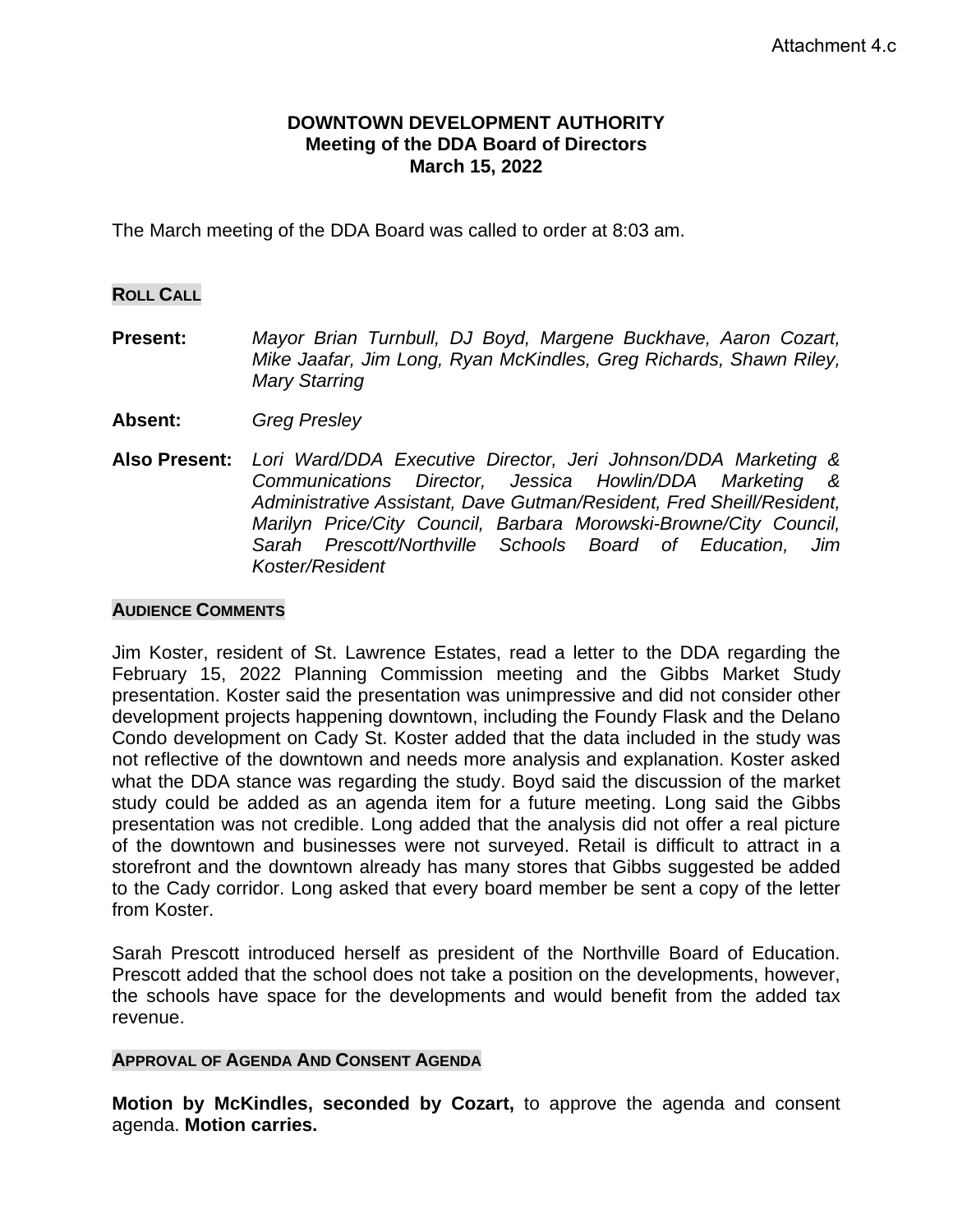### **2022-23 DRAFT DDA BUDGET**

Boyd said that the DDA is in a position to be additive to the fund balance instead of negative. There are adjustments to be made but there is roughly \$20,000 that is unassigned in the next budget. The changes to the budget are mostly on the revenue side due to tax capture for new construction. Boyd would like the DDA to set a benchmark for the fund balance to represent 25% of revenues. This percentage would be approximately \$245,000. The DDA would use this as a cushion to be able to utilize these funds in the event an unexpected expense comes up. Boyd pointed out that the budget document shows the unrestricted fund balance continues to grow over the next few years. McKindles said the 25% sounds like a reasonable limit to start with and asked if the DDA generally keeps this percentage. Ward said the fund varies due to different projects that come up, for example the Comerica Connections Walkway. Long asked why the wages/salaries are different from page to page and if the total is indicative of the DDA staff wages and salaries. Ward said the budget reflects a certain percent of each salary is allocated to individual categories, which are broken down by committee.

Long said he would like to see an overall summary page of the budget to better clarify details. Sullivan said there is not a summary and government budgets are always allocated by categories. Richards said that he would also appreciate an overall summary of the budget to cross reference when reading the breakdowns. Ward said the budget format has not been changed and the template is the same as it has been over the past twenty years. Sullivan said the finance department can put together a summary for the DDA Board to review. Boyd said a clarification will be beneficial and the board cannot move forward until there is understanding. Boyd would like to have the Board reconvene for a special meeting to discuss the budget before the City Council budget review on April 11th. **Motion by Long, seconded by Boyd,** to table the discussion until a future meeting. **Motion carries.** 

#### **DOWNTOWN STREET CLOSURE DISCUSSION**

Ward said it was discussed at the last EDC meeting that the street closure surveys should be jump started to this spring. The DDA anticipates doing an updated version of the survey that was conducted last year, which was facilitated by Carlisle Wortman. The survey went out digitally to a variety of email lists, including DDA newsletter subscribers, boards and commissions and was posted on social media. The DDA received over 3,000 responses from people that self-identified if they were downtown residents, business owners or outside of the community. Sullivan noted that the survey last year was designed so participants were only able to complete the survey once.

Ward said the EDC also discussed if the survey should be an open or a scientific survey. For the staff to move forward, the DDA board needs to decide which type of survey and if they would like to utilize a market research group that strictly does surveys, or a planning group such as Carlisle Wortman. Riley said the survey last year took about 30 days to gather information. Riley added that an open survey would include mailers and Carlisle Wortman does not have the staffing capability to handle this. Riley said the survey should be geared specifically on who is impacted the most by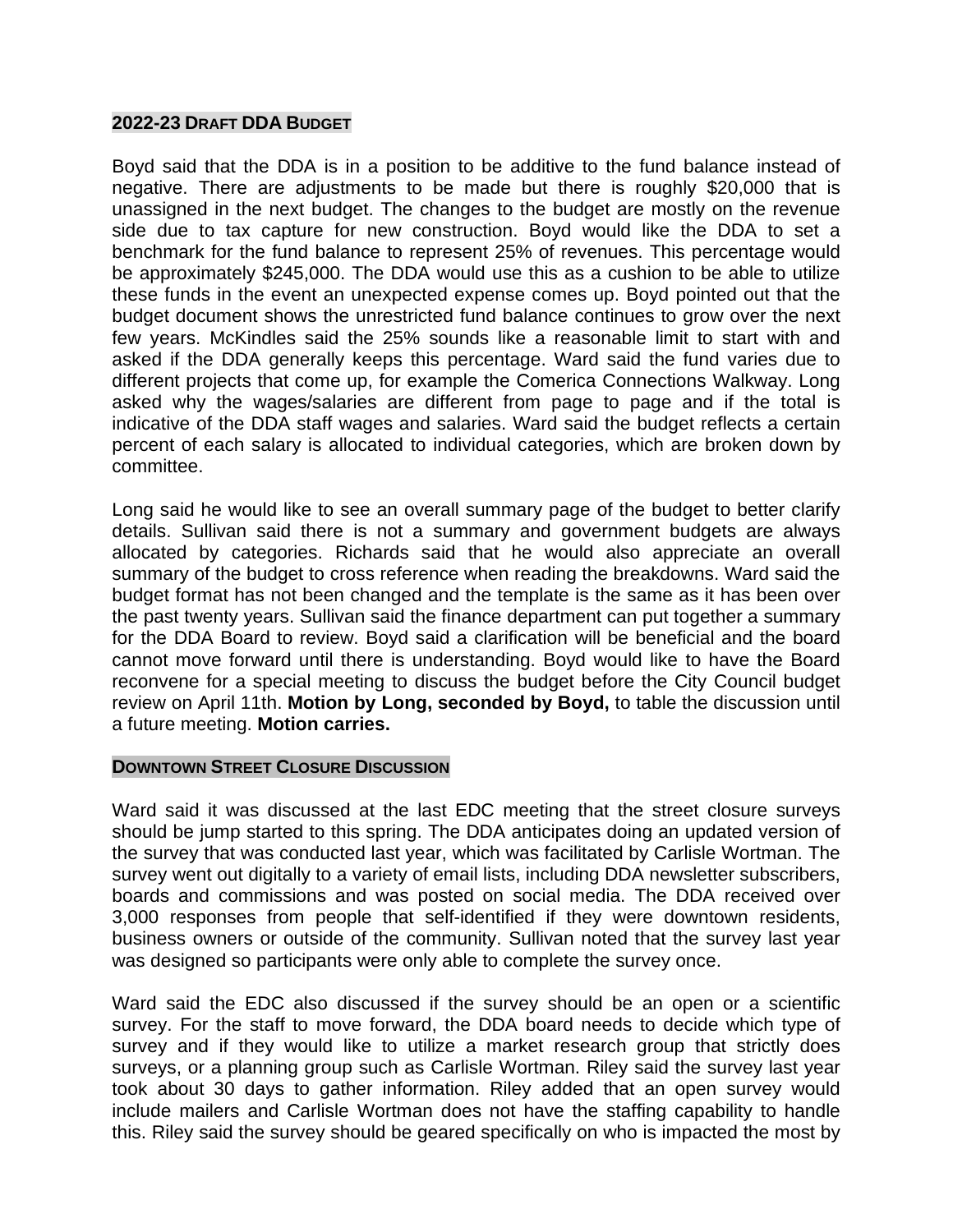the street closures, including retailers and residents. Jaafar said he agrees and he would also like the board to make a recommendation to open Center St. immediately since there are no indoor dining restrictions this year and people have not been utilizing the space as much as last year.

Ward said that the surveys conducted last year cost approximately \$800. The quote from Beckett Raider for this year is approximately \$5,600. The DDA Board needs to be very specific about which type of survey to conduct as the pricing varies greatly. Turnbull said he has been in contact with Dave Marold to get advice on how to take last year's survey and update it to move forward this year. Richards said the DDA should invest properly in the surveys. Sullivan added that when the City surveyed residents on the road bond issue, they found that the open survey allows anyone to vote, whereas a scientific survey only takes a percentage. Some people might be upset to not be included in the percentage.

Prescott asked why a survey needs to be done outside of the downtown area if the business owners overwhelmingly want the streets open. Turnbull said at the last Northville Business Merchants (NCBA) meeting, the entire group was in favor of keeping the streets closed. Johnson added that the NCBA group polled was a small sampling of downtown businesses.

Buckhave said the survey should start downtown then continue on to outlying groups; Starring and Boyd agreed. Sullivan suggested doing the survey in the same manner as last year, and poll the entire community at one time. Jaafar would like to see action taken on the subject, as this was also discussed last month.

**Motion by Boyd, seconded by Turnbull,** to allocate a budget up to \$3,000 to conduct a survey and use the previous survey as a foundation for the new survey. The survey will open on or before April 8, and remain open for three weeks subsequent to the open date of the survey. **Motion carries.**

# **BOARD COMMUNICATIONS**

Ward said the document outlining DDA Standing Committees highlights the committee chair and members as well as what each group does. Ward recommended that any members not currently on a committee take a look at the descriptions and select one or more to get involved in. Riley added that committee involvement is great because the committees help shape what the DDA does. Buckhave questioned why some committees do not have a board member as a chair. Ward said per DDA bylaws this is okay and can happen when no board members are interested in chairing a committee.

Riley reminded the board that board members are representative of the City in addition to the DDA and to be mindful of representation at meetings. Riley added that as a conflict-of-interest reminder, any board member with a personal interest or comment needs to remove oneself and identify if speaking on behalf of a business or personally; not from the DDA as a group. Riley also noted that the Economic Development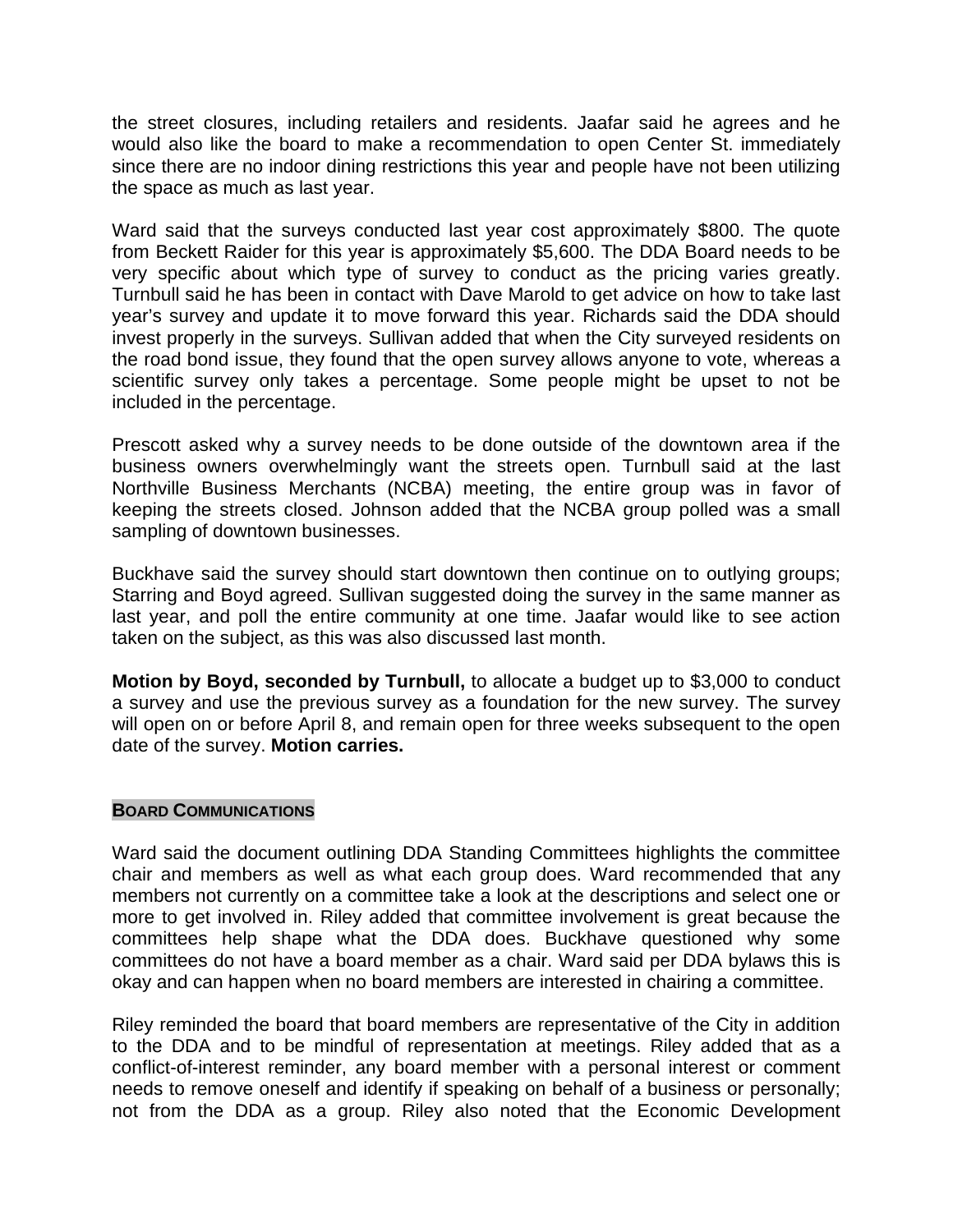Committee discusses and makes recommendations based strictly on items within the DDA boundaries.

#### **COMMITTEE INFORMATION AND UPDATES**

*a. Design Committee:*

Boyd said the LED lighting shift has begun and feedback has been positive. The middle pole in front of First Presbyterian Church has already been converted for anyone interested in seeing an example of the new lighting. The DDA received its first EV charging station payment, in the amount of \$47, from the stations behind 120 Main, for two months of service. Boyd said the mural project at Lucy & The Wolf is no longer an active project. The building owners were not happy with the design and rescinded their offer to use the building. The owners would like the Design Committee to create a new design. The original mural may still be installed on another building. Boyd added that he hopes the DDA Board will move quicker to make decisions on some of the Committee's projects going forward, as this project was on the discussion table for 6 years.

*b. Marketing Committee:*

Riley said the chili cookoff was a huge success. There is also a ladies' shopping night coming up next week. The DDA is currently putting together an updated walking map. Johnson said she met with James Gietzen from JAG Entertainment. JAG is not able to accommodate a larger first Friday event this summer but may have opportunities to book a few larger acts throughout the season. At this point, the DDA will just continue with the acoustic acts on Friday and Saturday nights. Ward added that the DDA should consider whether or not to continue the longer concert season. The schedule was Memorial Day through Labor Day before the pandemic, but the past couple years it has been extended through Halloween. Ward said that Town Square doesn't have a lot of room to accommodate a larger event due to the stands and outdoor dining. Riley suggested the DDA could schedule a larger first Friday band and skip the first Saturday each month, or have the bands perform in front of the Marquis instead of Town Square. Richards said the DDA should switch to only Saturday night concerts after Labor Day.

- *c. Parking Committee:* No report
- *d. Organizational Committee:*

Boyd said the Board needs to have a special meeting to approve the budget before April.

# *Economic Development Committee:*

Cozart said the EDC has not met since the last board meeting, but will be meeting next Thursday, March 24, at 8:30 am. The EDC is planning to dissect the entire Downs project and bring a recommendation to the DDA board after the meeting.